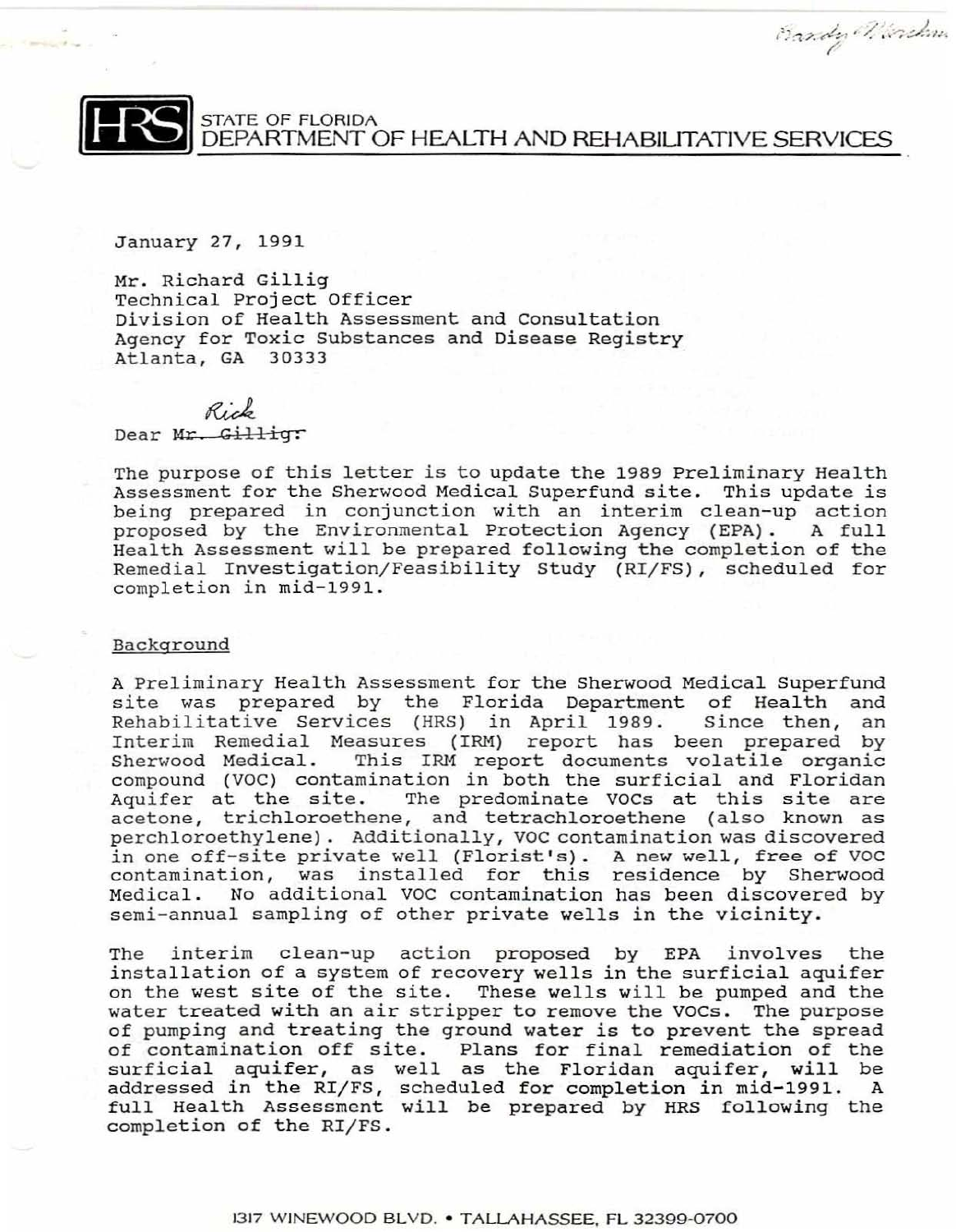## Assessment of Health Effects

 $\hat{\mathcal{A}}^*$ 

Ingestion of contaminated ground water from this site has not resulted in any known adverse health effects. It is difficult to predict what health effects might be expected from past ingestion of VOC contaminated ground water at this site because the period of ingestion, and the exact concentrations ingested can only be estimated. In addition, the human health effects from long term exposure to low levels of VOCs are uncertain. However, adverse health effects at this site are unlikely because estimates of the<br>VOC concentrations in the on-site Floridan well and the the on-site Floridan well contaminated off-site private well are relatively low and the exposure period is estimated to be relatively short.

There is no known current exposure via ingestion of contaminated ground water from this site. The on-site production/drinking well has been equipped since 1985 with an air stripper to remove the<br>VOCs. The only off-site drinking water well that was known to be The only off-site drinking water well that was known to be contaminated (Florist's well) was replaced with a well free from contamination. The private drinking water wells in the immediate vicinity of the site have been monitored semi-annually and have not been contaminated .

\* It is anticipated that the proposed interim clean-up will prevent the spread of contaminated ground water off site and thus limit future exposure. Failure to remediate the contaminated ground water would eventually result in unacceptable concentrations of VOCs in the off-site ground water.

There are no known health effects from past or current exposure to VOCs from the existing air stripper. Air transport and exposure modeling by EPA indicates that air concentrations of VOCs from the existing air stripper are acceptable for human exposure.

Exposure to VOCs from an additional air stripper proposed for the interim clean-up will be dependent on how it is designed and what the VOC concentrations in the ground water are. Preliminary air transport and exposure modeling by EPA indicates that air concentrations of VOCs from this air stripper will be acceptable for human exposure.

## Conclusions

1. Ingestion of contaminated ground water from the Sherwood Medical site has not resulted in any known adverse health effects. Adverse<br>health effects could, however, be expected from lifetime health effects could, however, be expected from consumption of the ground water at concentrations that currently

2